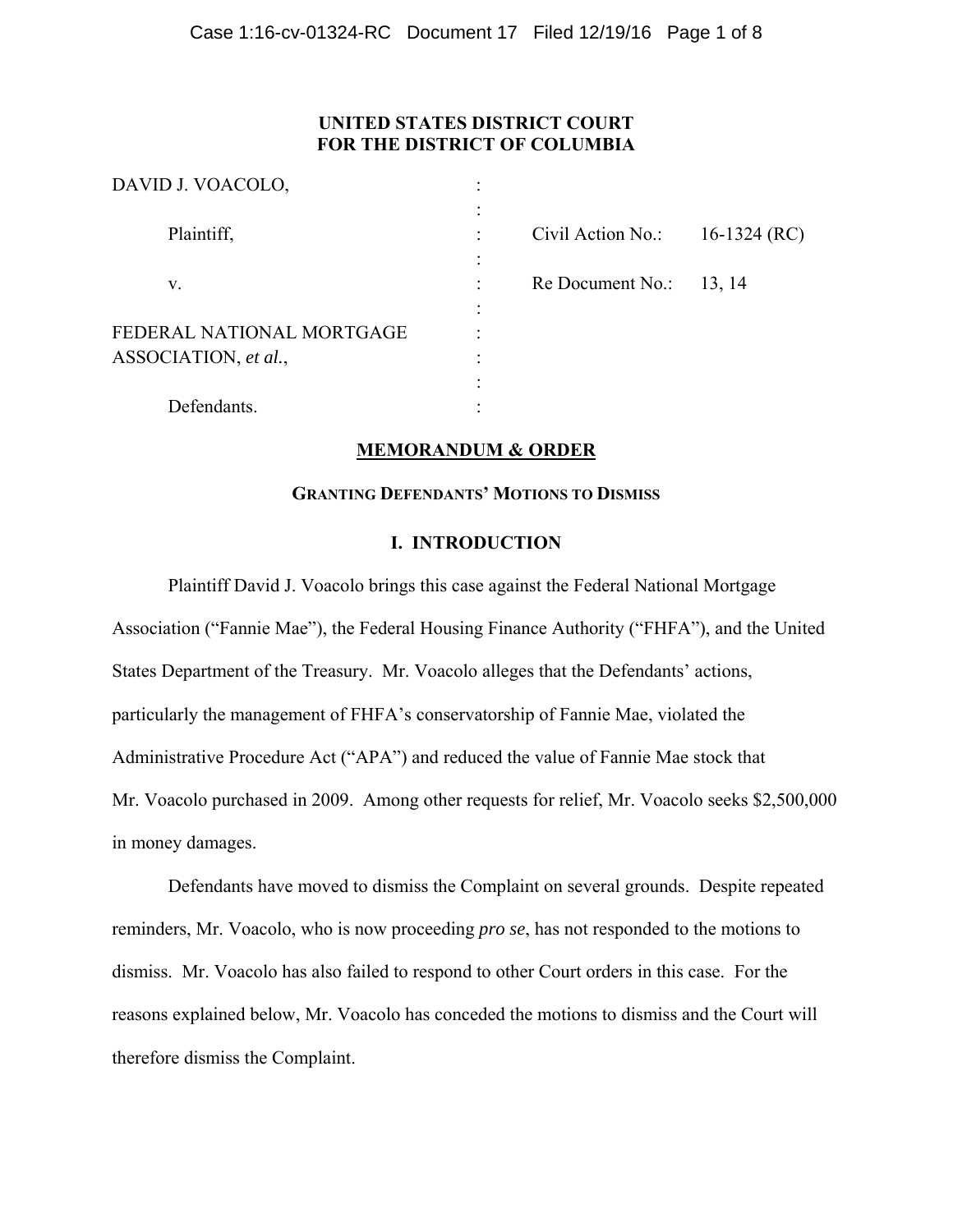# **II. BACKGROUND**

Mr. Voacolo filed his Complaint in this Court on June 26, 2016. *See generally* Compl., ECF No. 1. Mr. Voacolo alleges that he purchased 64,000 shares of Fannie Mae stock in August 2009, less than a year after FHFA placed Fannie Mae into conservatorship following the housing crisis of 2008. *Id.* ¶¶ 1–2. In a nutshell, Mr. Voacolo argues that certain actions taken by Defendants in connection to FHFA's conservatorship of Fannie Mae violated the APA. *Id.* ¶¶ 28–29 (citing 5 U.S.C. § 706(2)(A)). Mr. Voacolo alleges that those actions "deprived" him "of his property" because they reduced "what his shares would otherwise be worth." *Id.* ¶ 31. Mr. Voacolo alleges that, but for the purportedly unlawful actions of Defendants, the shares that he purchased for \$0.77 per share, *id.* ¶ 17, would now be valued at \$35.00 per share, *id.* ¶ 30. In the same count, Mr. Voacolo also asserts that the Defendants' actions violated his Fifth Amendment right to due process. *Id.* ¶ 34.

At the time he filed his Complaint, Mr. Voacolo was represented by counsel. *See id.* at 7–8. The Complaint was signed by Alexander J. E. English, who was listed as "Counsel of Record," as well as Afia SenGupta and Angela Lipsman of Brus Chambers LLC, who were listed as "Of Counsel." *Id.* Neither Ms. SenGupta nor Ms. Lipsman indicated that they were members of the bar of this Court. *Id.* at 8.

One month after the Complaint was filed, Mr. English moved for leave to withdraw as counsel. *See generally* Mot. to Withdraw, ECF No. 4. Mr. English provided documentary evidence supporting his contention that he was retained by Brus Chambers LLC to serve as local counsel in this case, but that he was never paid. *Id.* ¶¶ 1–12; *see also id.* Exs. 1–3, ECF No. 4-1. The Court ordered that "replacement counsel for Plaintiff shall enter an appearance on or before August 26, 2016," but that, "[a]t that time, Plaintiff shall proceed *pro se* unless and until he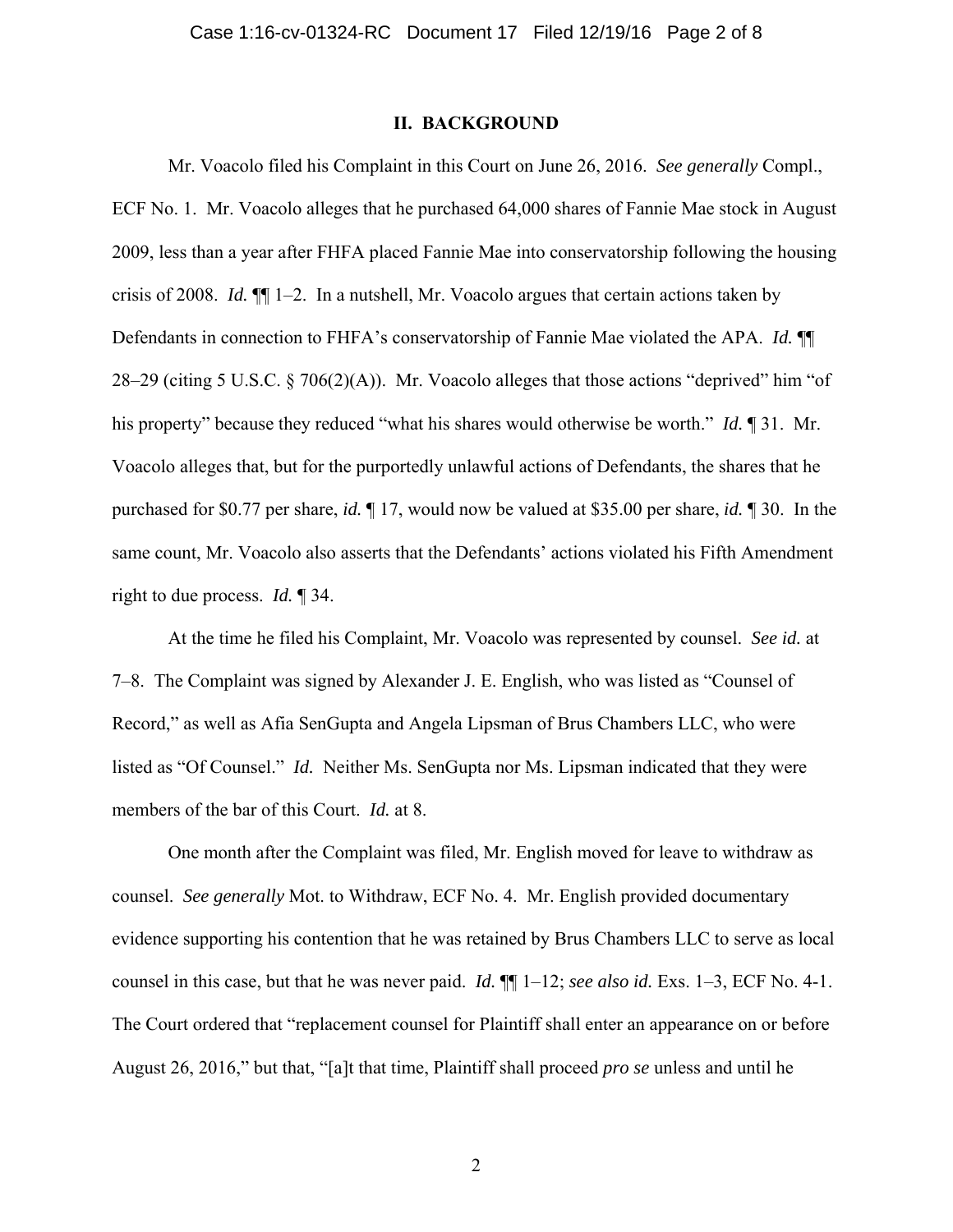#### Case 1:16-cv-01324-RC Document 17 Filed 12/19/16 Page 3 of 8

obtains replacement counsel." Min. Order (Aug. 16, 2016). No replacement counsel has entered an appearance on behalf of Mr. Voacolo.

On August 10, 2016, before the Court addressed Mr. English's motion to withdraw, Defendants jointly filed a notice asserting that this case is related to three other cases in this district. *See* Defs.' Notice of Related Cases at 1, ECF No. 6. Those cases had previously been dismissed, *see Perry Capital LLC v. Lew*, 70 F. Supp. 3d 208 (D.D.C. 2014), and an appeal remains pending before the D.C. Circuit, *see* No. 14-5243 (D.C. Cir. filed Oct. 8, 2014). The Court ordered Mr. Voacolo to respond to Defendants' notice on or before August 26, 2016. *See* Min. Order (Aug. 16, 2016). Mr. Voacolo did not respond. On September 15, 2016, the Court again ordered Mr. Voacolo to respond to the notice. *See* Min. Order (Sept. 15, 2016). Again, Mr. Voacolo did not respond.

On September 20, 2016, Defendants moved to dismiss the Complaint. *See generally*  Mot. Dismiss by U.S. Dept. Treasury, ECF No. 13; Mot. Dismiss by Fannie Mae & FHFA, ECF No. 14. Mr. Voacolo did not respond to the motions or request an extension of time to respond. *See* LCvR 7(b) (providing 14 days to "serve and file a memorandum of points and authorities in opposition to [a] motion"). On November 4, 2016, the Court issued a *Fox/Neal* order setting forth Mr. Voacolo's obligation to respond to the motions and advising Mr. Voacolo that the Court could treat the motions as conceded if Mr. Voacolo did not file a response. *See* Order, ECF No. 15; *see also Neal v. Kelly*, 963 F.2d 453 (D.C. Cir. 1992); *Fox v. Strickland*, 837 F.2d 507 (D.C. Cir. 1988) (per curiam). The Court's order called for Mr. Voacolo to respond to the motions to dismiss by December 5, 2016. *See* Order at 2. To date, Mr. Voacolo has not requested additional time or responded to the motions in any way.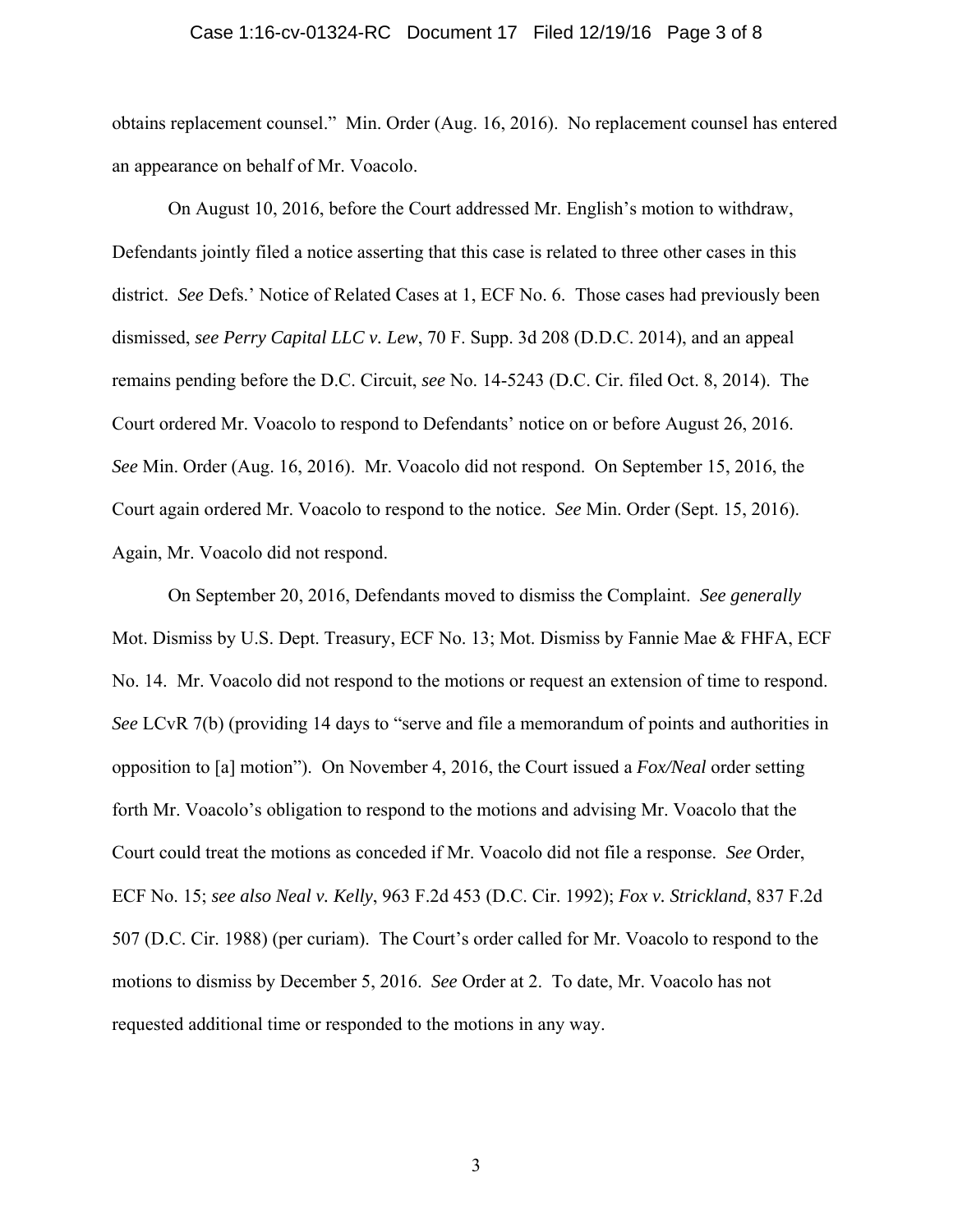# Case 1:16-cv-01324-RC Document 17 Filed 12/19/16 Page 4 of 8

The Court ordered the parties to appear by telephone for a status conference scheduled for November 10, 2016. *See* Min. Order (Nov. 7, 2016). Both Ms. SenGupta and Mr. Voacolo called in to join the status conference. During the status conference, Ms. SenGupta stated that replacement local counsel would make an appearance before the Court soon after the call. The Court mentioned the *Fox/Neal* order and reminded Mr. Voacolo and Ms. SenGupta that Mr. Voacolo was obligated to respond to the motions to dismiss whether he was represented by counsel or not. At this time, no replacement counsel has appeared and Mr. Voacolo has not responded to the motions to dismiss.

# **III. MR. VOACOLO HAS CONCEDED DEFENDANTS' MOTIONS TO DISMISS**

Under Local Civil Rule 7(b), if any party fails to file a response to a motion within the prescribed time, "the Court may treat the motion as conceded." LCvR 7(b). This rule "is a docket-management tool that facilitates efficient and effective resolution of motions by requiring the prompt joining of issues." *Fox v. Am. Airlines, Inc.*, 389 F.3d 1291, 1294 (D.C. Cir. 2004) (citing *FDIC v. Bender*, 127 F.3d 58, 67 (D.C. Cir. 1997)). In *Fox v. Strickland*, 837 F.2d 507 (D.C. Cir. 1988) (per curiam), the D.C. Circuit held that a district court must take pains to advise a *pro se* party of the consequences of the failure to respond to a dispositive motion. *See also Neal v. Kelly*, 963 F.2d 453, 456 (D.C. Cir. 1992). "That notice . . . should include an explanation that the failure to respond . . . may result in the district court granting the motion and dismissing the case." *Fox v. Strickland*, 837 F.2d at 509.

In *Cohen v. Board of Trustees of the University of the District of Columbia*, the D.C. Circuit recently raised some concerns with the interaction between Local Rule 7(b) and Federal Rule of Civil Procedure 12(b)(6). 819 F.3d 476 (D.C. Cir. 2016). Specifically, the *Cohen* court noted that certain applications of Local Rule 7(b) would shift the burden that Rule 12(b)(6)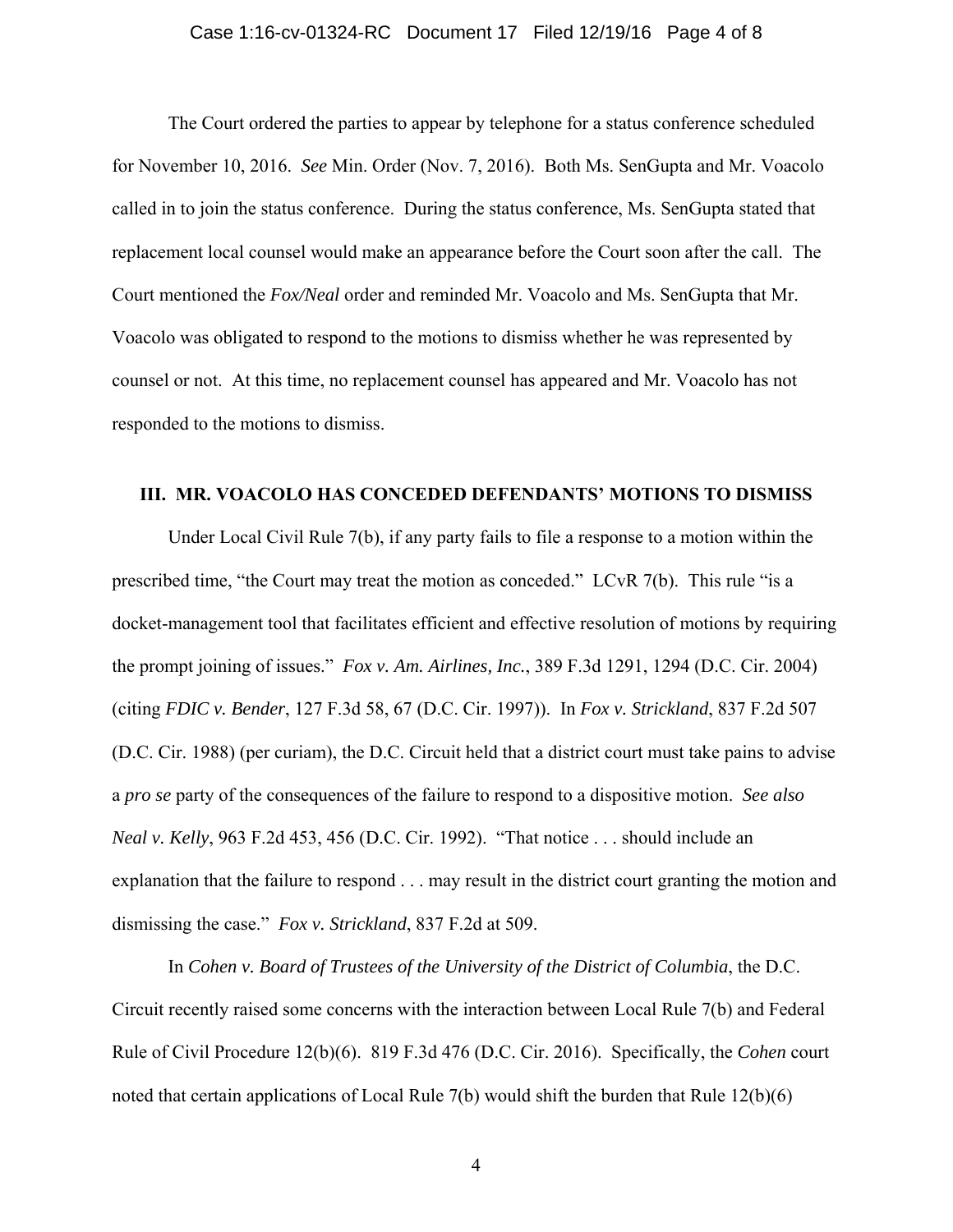# Case 1:16-cv-01324-RC Document 17 Filed 12/19/16 Page 5 of 8

places on the moving party. *Id.* at 481 ("To the extent that it allows a district court to treat an unopposed motion to dismiss as conceded, Local Rule 7(b) effectively places the burden of persuasion on the non-moving party: when he fails to respond, he loses."). The court also noted that applying Local Rule 7(b) to dismiss a case "risks circumventing the clear preference of the Federal Rules to resolve disputes on their merits." *Id.* at 482.

The court examined interpretations of similar local rules by other circuits and found a circuit split on the issue. *See id.* at 481–82 (collecting cases and determining that the majority of circuits "prohibit district courts from granting a motion to dismiss solely because the plaintiff failed to respond"). In a related vein, the D.C. Circuit has recently identified a similar tension between Local Rule 7(b) and Federal Rule of Civil Procedure 56 in the context of summary judgment. *See Winston & Strawn, LLP v. McLean*, No. 14-7197, 2016 WL 7174125, at \*3 (D.C. Cir. Dec. 9, 2016) ("Local Rule 7(b) cannot be squared with Federal Rule of Civil Procedure 56."); *Grimes v. District of Columbia*, 794 F.3d 83, 95 (D.C. Cir. 2015) (discussing the need for the district court's independent assessment that summary judgment is warranted); *see also id.* at 97 (Griffith, J., concurring) ("[M]otions for summary judgment may not be conceded for want of opposition. . . . The burden is always on the movant to demonstrate why summary judgment is warranted.").

Despite these concerns, the court reaffirmed that, in the context of a motion to dismiss, it "[has] yet to deem a 'straightforward application of Local Rule 7(b)' an abuse of discretion." *Cohen*, 819 F.3d at 480 (quoting *Fox v. Am. Airlines, Inc.*, 389 F.3d at 1294). In *Cohen*, the court acknowledged that its prior decisions required it to "affirm the district court's decision insofar as it granted the motion to dismiss the complaint." *Id.* at 483 (relying on *Fox v. American Airlines*). But the court decided that *Fox v. American Airlines* did *not* require it to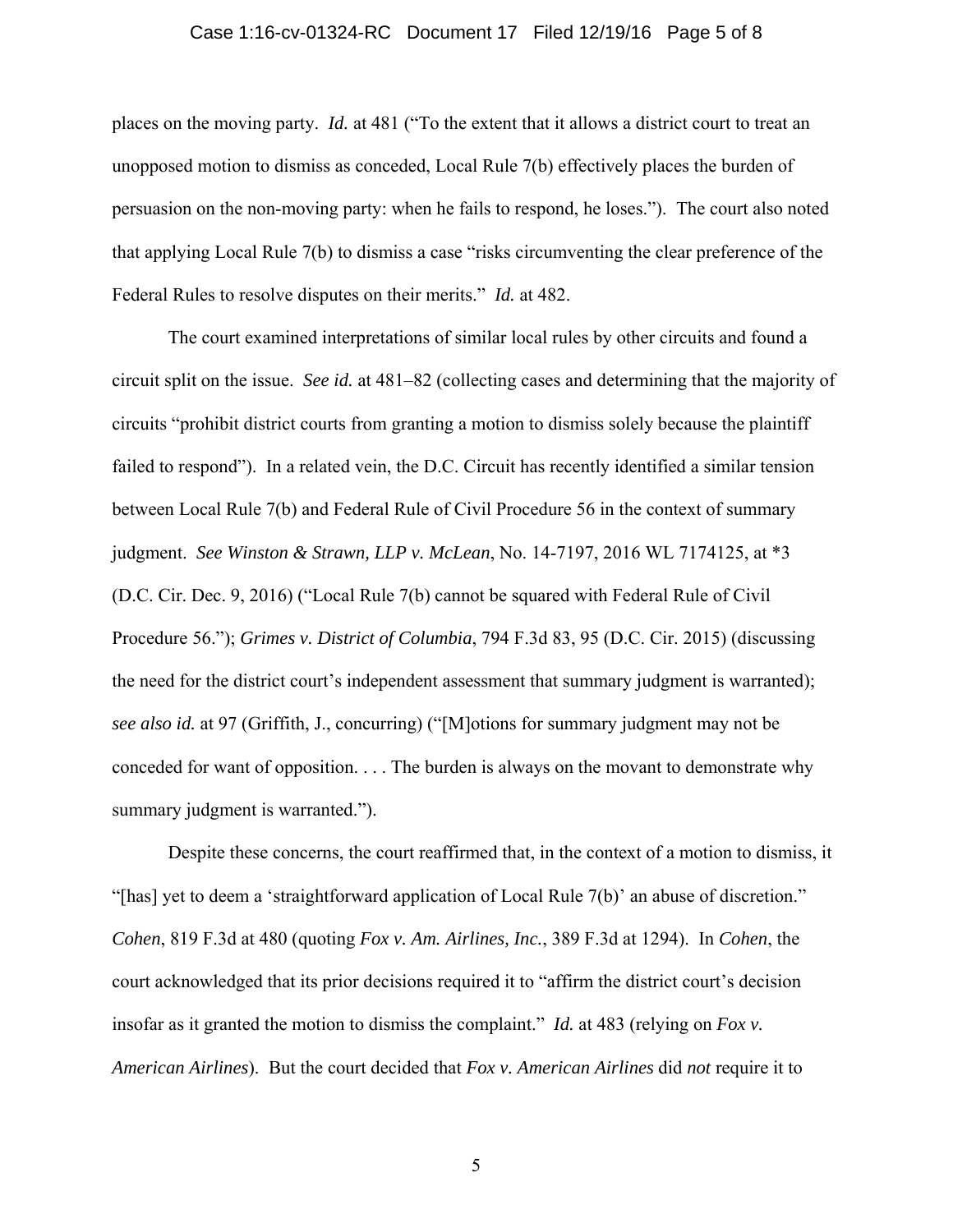# Case 1:16-cv-01324-RC Document 17 Filed 12/19/16 Page 6 of 8

affirm the district court's decision to dismiss the complaint "*with prejudice* or to affirm the dismissal of the case." *Id.* (emphasis added). The court found that the facts of *Cohen* did not constitute a "straightforward" application of Local Rule 7(b). *Id.* In *Cohen*, the plaintiff "filed an opposition to the motion to dismiss, albeit a few weeks late, as well as an amended complaint," in an attempt to "remedy what the district court treated as his effective concession." *Id.* at 484. In contrast, the court described *Fox v. American Airlines* as a straightforward case, where "counsel had failed to respond *at all* to the motion to dismiss for the eight months that preceded the district court's dismissal of the complaint." *Id.* at 483.

This case presents a "straightforward" situation in which to apply Local Rule 7(b). Although this litigation has not dragged on for eight months, Mr. Voacolo has repeatedly failed to respond to Defendants' filings and Court orders since August. Mr. Voacolo has yet to respond to Defendants' notice of related cases, despite two Court orders to do so. *See* Min. Order (Aug. 16, 2016); Min. Order (Sept. 15, 2016). Turning to the pending motions to dismiss at issue here, Mr. Voacolo has failed to respond for roughly 90 days. *See* Mot. Dismiss by U.S. Dept. Treasury (filed September 20, 2016); Mot. Dismiss by Fannie Mae & FHFA (same). During that time, the Court issued an order advising Mr. Voacolo of his obligation to respond to the motions or risk conceding them, *see* Order, ECF No. 15, and restated that obligation during a status conference. Mr. Voacolo has never requested additional time to respond.

Despite raising concerns with Local Rule 7(b) in the context of a motion to dismiss, the D.C. Circuit held it had "that yet to deem a 'straightforward application of Local Rule 7(b)' an abuse of discretion." *Cohen*, 819 F.3d at 480 (quoting *Fox v. Am. Airlines, Inc.*, 389 F.3d at 1294); *see also Stubbs v. Law Office of Hunter C. Piel, LLC*, No. 15-7149, 2016 WL 6237827, at \*1 (D.C. Cir. Sept. 8, 2016) (unpublished per curiam opinion) (citing *Cohen* for the principle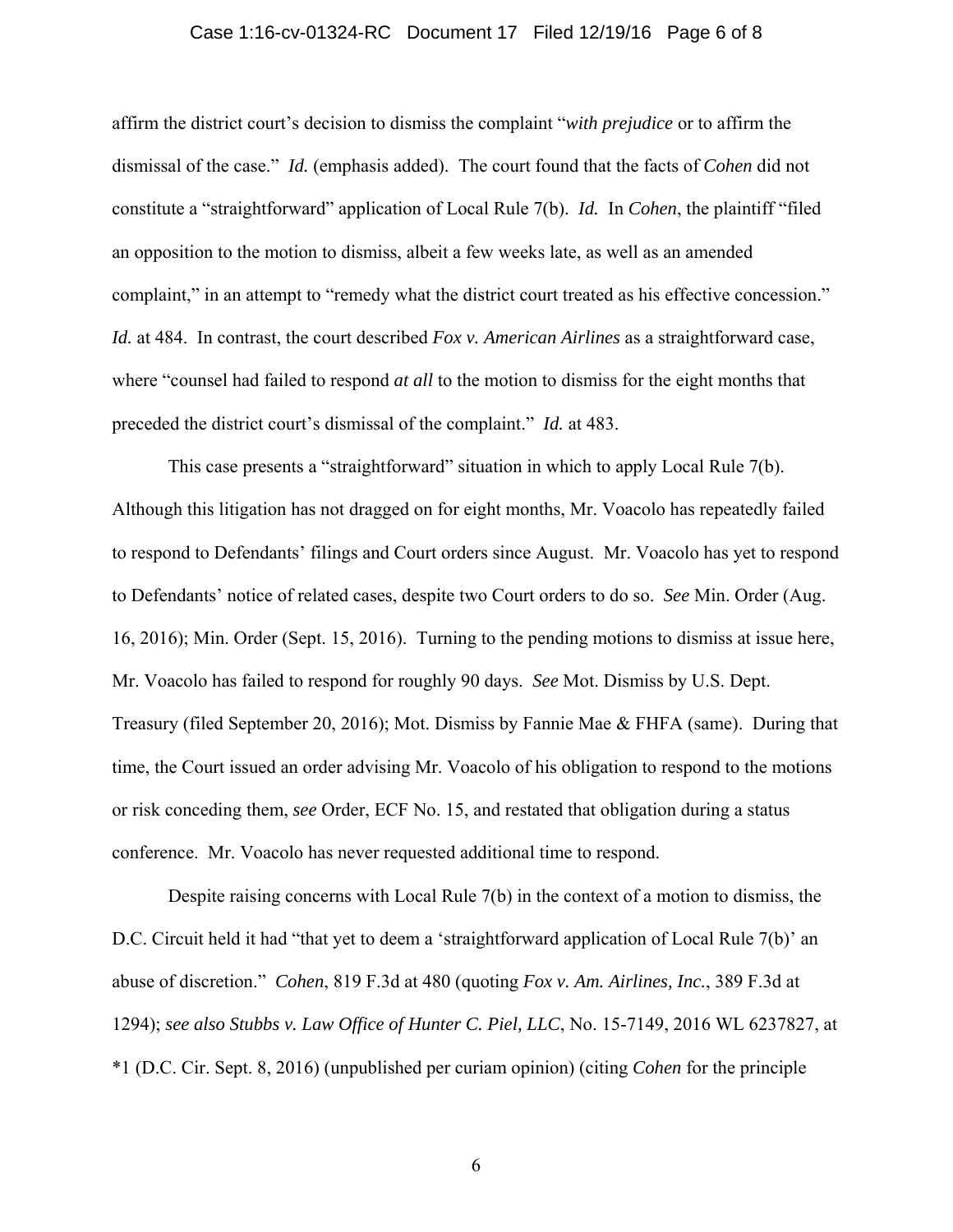# Case 1:16-cv-01324-RC Document 17 Filed 12/19/16 Page 7 of 8

that, where a party's "response to the motion to dismiss for failure to state a claim was unresponsive to the arguments raised in the motion," the district court "correctly concluded that the motion to dismiss was conceded pursuant to Local Rule 7(b)"); *Jordan v. Ormond*, No. 15- 7151, 2016 WL 4098823, at \*1 (D.C. Cir. July 22, 2016), *cert. denied*, (U.S. Nov. 28, 2016) (unpublished per curiam opinion) (citing *Cohen* in support of the conclusion that "the district court did not abuse its discretion in dismissing appellant's complaint pursuant to D.C. District Court Local Civil Rule 7(b)"). The Court finds that the facts of this case present a "straightforward" application of Local Rule 7(b) because Mr. Voacolo has not asked for additional time or filed any response to the motions to dismiss despite repeated warnings to do so.<sup>1</sup> Therefore, the Court will grant Defendants' motions to dismiss the Complaint as conceded.

#### **IV. CONCLUSION**

For the reasons explained above, it is hereby:

**ORDERED** that the Motion to Dismiss by the United States Department of the Treasury (ECF No. 13) is **GRANTED AS CONCEDED**; and it is

**FURTHER ORDERED** that the Motion to Dismiss by Defendants Federal National Mortgage Association and Federal Housing Finance Agency (ECF No. 14) is **GRANTED AS CONCEDED**; and it is

 $\frac{1}{1}$ <sup>1</sup> The Court also notes that, while Mr. Voacolo is formally proceeding *pro se*, Min. Order (Aug. 16, 2016), Ms. SenGupta has signed pleadings on Mr. Voacolo's behalf and participated in a telephonic status conference.